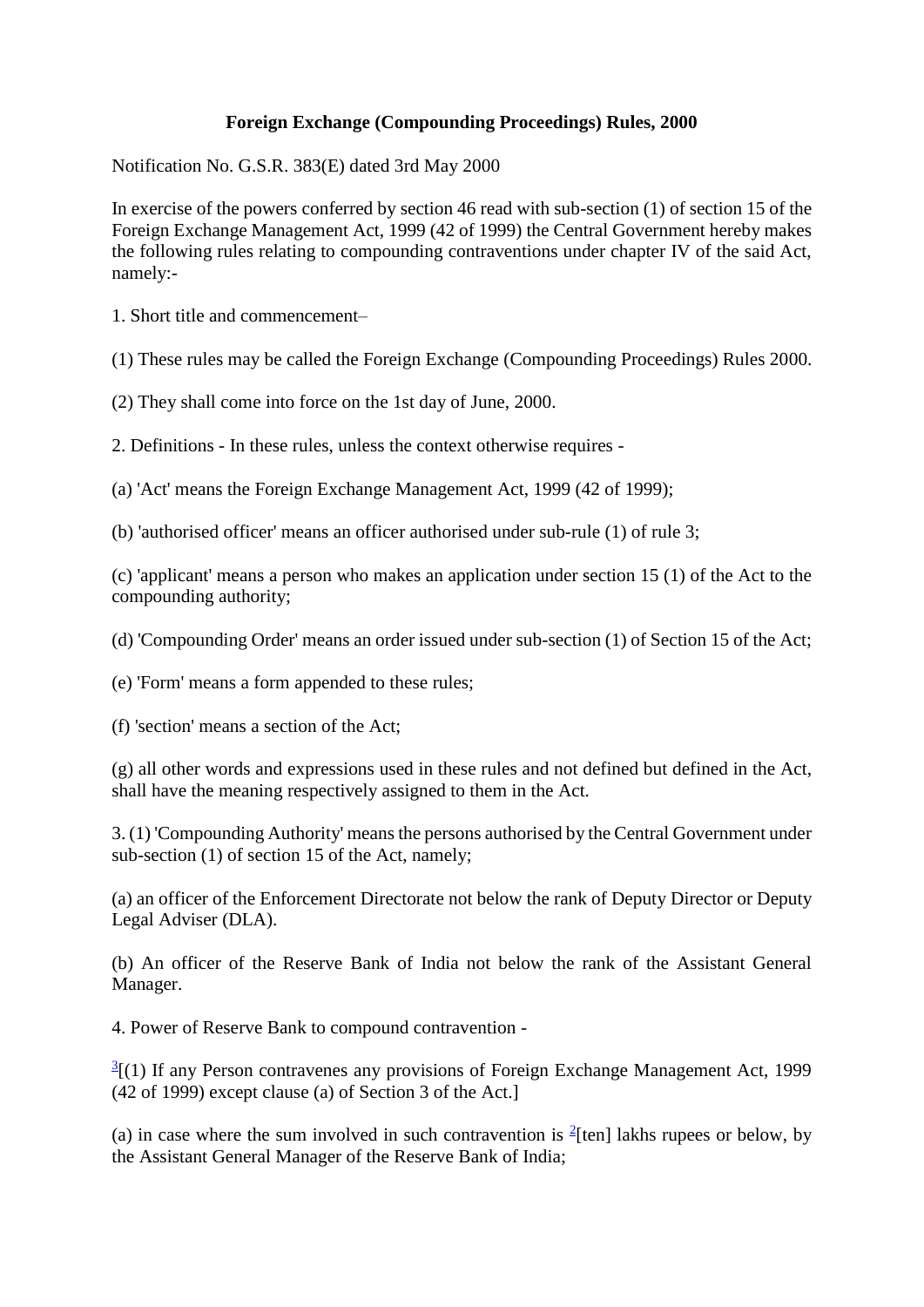(b) in case where the sum involved in such contravention is more than rupees  $2$ [ten] lakhs but less than rupees <sup>2</sup>[forty] lakhs, by the Deputy General Manager of Reserve Bank of India;

(c) in case where the sum involved in the contravention is rupees  $2$ [forty] lakhs or more but less than rupees <sup>2</sup> [one hundred] lakhs by the General Manager of Reserve Bank of India;

(d) in case the sum involved in such contravention is rupees  $\frac{2}{3}$  [one hundred] lakhs or more, by the Chief General Manager of the Reserve Bank of India;

Provided further that no contravention shall be compounded unless the amount involved in such contravention is quantifiable.

(2) Nothing contained in sub-section (1) shall apply to a contravention committed by any person within a period of three years from the date on which a similar contravention committed by him was compounded under these rules.

Explanation: For the purposes of this rule, any second or subsequent contravention committed after the expiry of a period of three years from the date on which the contravention was previously compounded shall be deemed to be a first contravention.

(3) Every officer specified under sub-rule (1) of rule 4 of the Reserve Bank of India shall exercise the powers to compound any contravention subject to the direction, control and supervision of the Governor of the Reserve Bank of India.

(4) Every application for compounding any contravention under this rule shall be made in Form to the Reserve Bank of India, Exchange Control Department, Central Office, Mumbai along with a fee of Rs. 5000/- by Demand Draft in favour of compounding authority.

5. The Power of Enforcement Directorate to compound contraventions -

 $\frac{3}{2}$ [(1) If any Person contravenes provisions of Section 3(a) of Foreign Exchange Management Act.]

(a) in case where the sum involved in such contravention is five lakhs rupees or below, by the Deputy Director of the Directorate of Enforcement;

(b) in case where the sum involved in such contravention is more than rupees five lakhs but less than rupees ten lakhs, by the Additional Director of the Directorate of Enforcement;

(c) in case where the sum involved in the contravention is rupees ten lakhs or more but less than fifty lakhs rupees by the Special Director of the Directorate of Enforcement;

(d) in case where the sum involved in the contravention is rupees fifty lakhs or more but less than one crore rupees by Special Director with Deputy Legal Adviser of the Directorate of Enforcement;

(e) in case the sum involved in such contravention is one crore rupees or more, by the Director of Enforcement with Special Director of the Enforcement Directorate.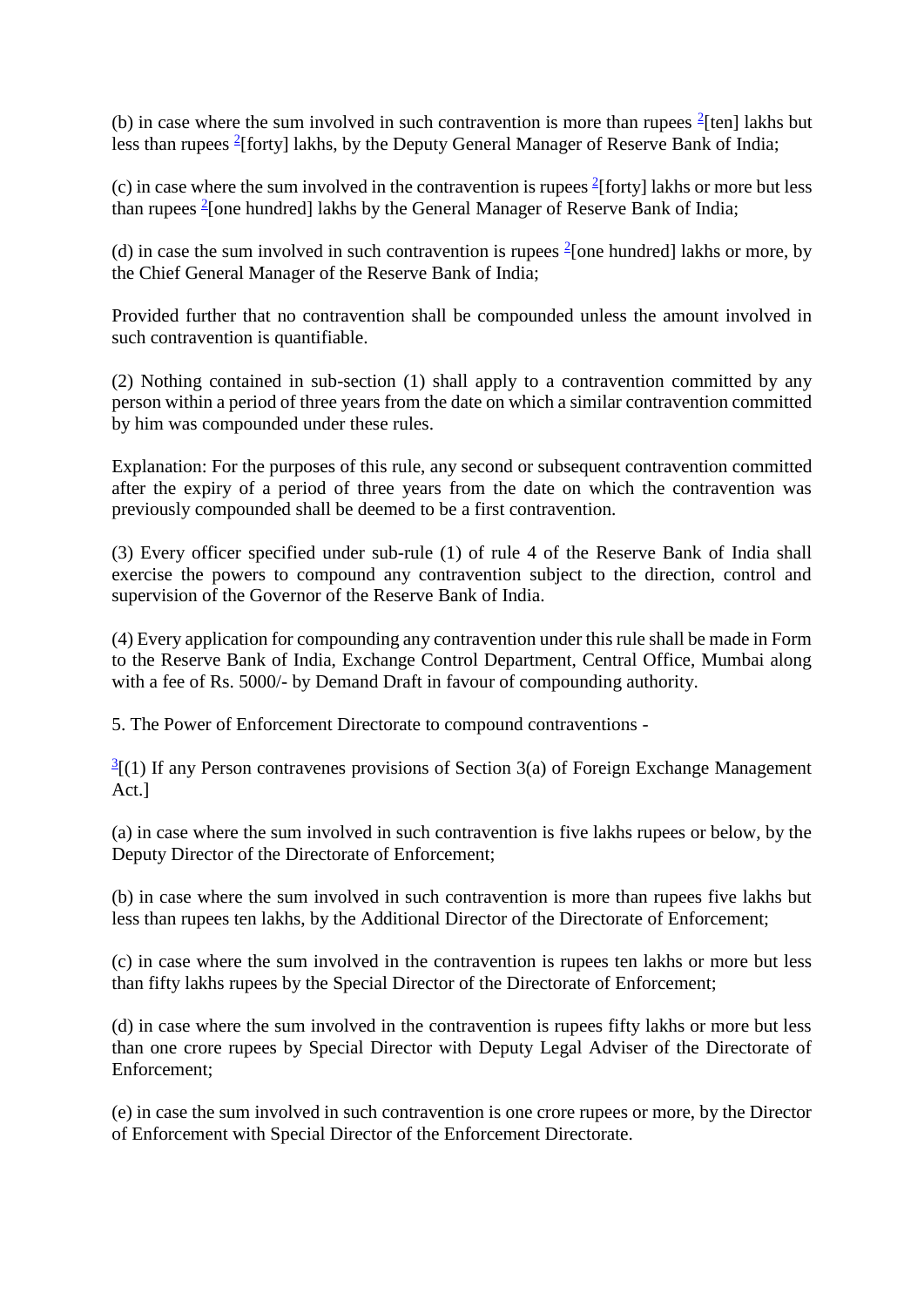Provided further that no contravention shall be compounded unless the amount involved in such contravention is quantifiable.

(2) Nothing contained in sub-section (1) shall apply to a contravention committed by any person within a period of three years from the date on which a similar contravention committed by him was compounded under these rules.

Explanation: For the purposes of this rule, any second or subsequent contravention committed after the expiry of a period of three years from the date on which the contravention was previously compounded shall be deemed to be a first contravention.

(3) Every officer of the Directorate of Enforcement specified under sub-rule (1) of this rule shall exercise the powers to compound any contravention subject to the direction, control and supervision of the Director of Enforcement.

(4) Every application for compounding any contravention under this rule shall be made in Form to the Director, Directorate of Enforcement, New Delhi, along with a fee of Rs.5000 by DD in favour of the Compounding Authority.

6. Where any contravention is compounded before the adjudication of any contravention under section 16, no inquiry shall be held for adjudication of such contravention in relation to such contravention against the person in relation to whom the contravention is so compounded.

7. Where the compounding of any contravention is made after making of a complaint under sub-section (3) of section 16, such compounding shall be brought by the authority specified in rule 4 or rule 5 in writing, to the notice of the Adjudicating Authority and on such notice of the compounding of the contravention being given, the person in relation to whom the contravention is so compounded shall be discharged.

8. Procedure for Compounding -

(1) The Compounding Authority may call for any information, record or any other documents relevant to the compounding proceedings.

(2) The Compounding Authority shall pass an order of compounding after affording an opportunity of being heard to all the concerned as expeditiously as possible as and not later than 180 days from the date of application.

<sup>1</sup>Provided that with respect to any proceeding initiated under rule 4, if the Enforcement Directorate is of the view that the said proceeding relates to a serious contravention suspected of money laundering, terror financing or affecting sovereignty and integrity of the nation, the Compounding Authority shall not proceed with the matter and shall remit the case to the appropriate Adjudicating Authority for adjudicating contravention under section 13.

9. Payment of amount compounded -

 $\frac{4}{3}$ The sum for which the contravention is compounded as specified in the order of compounding under sub-rule (2) of rule 8, shall be paid by demand draft in favour of the Compounding Authority within fifteen days from the date of the order of compounding of such contravention.